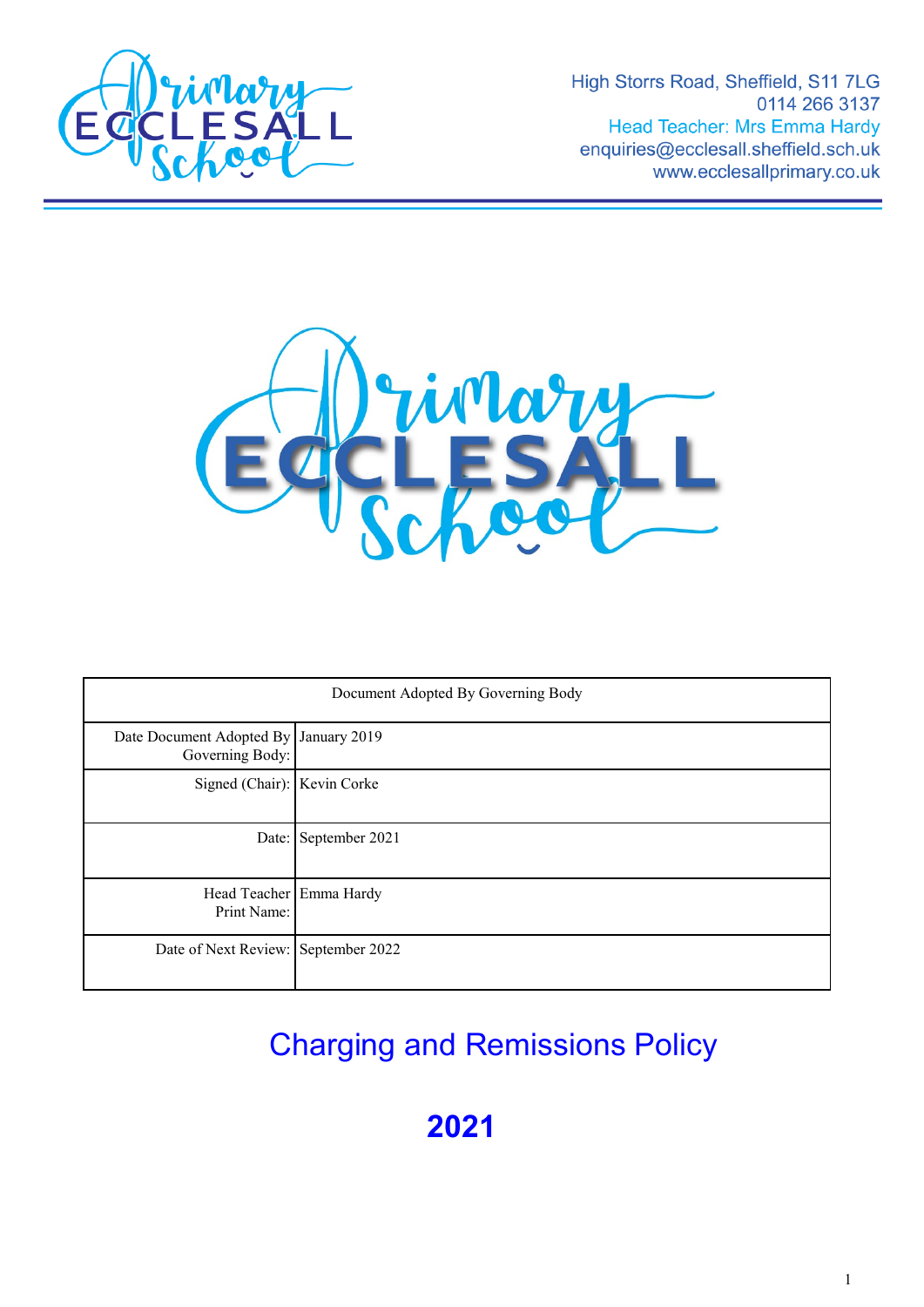#### **GOVERNORS' CHARGING & REMISSIONS POLICY**

This guidance has been written to provide at-a-glance information and complements the information given in "A Guide to the Law for School Governors" (Chapter 23). This guidance accurately reflects the terms of the Education Act 1996, but it is not a substitute for those terms. The Governing Body of Ecclesall Primary School recognises the valuable contribution that the wide range of additional activities, including day visits, clubs and residential experiences, can make towards pupils' education. The Governing Body aims to promote and provide such activities both as part of a broad and balanced curriculum for the pupils of the school and as additional optional activities.

## **CHARGES**

## **General**

The school provides all the books and equipment necessary to study the school's curriculum. From time to time, children are given the opportunity to enrich this learning and to take part in extra curricular activities, for which a voluntary contribution requested from parents/carers. There will be no obligation for parents/carers to pay this. We would be unable to provide these activities without the willingness of parents/carers to make such voluntary contributions towards the cost.

## **School Visits**

We often arrange visits for the children in connection with the topic they are studying. Some of these visits are local and cost very little whilst others are further afield. Whenever we organise such a visit, we request that parents/carers make a voluntary contribution towards the cost. If insufficient contributions were pledged, we would be unable to continue with the visit. Families who do not meet the remissions criteria but who are experiencing financial difficulty should approach the Head Teacher to discuss paying in instalments. We will inform parents/carers of all the organised trips for all year groups in the September Newsletter and associated costs. Any future trips planned through the year will be put in an individual letter to parents/carers and costs included too.

#### **Instrumental Tuition**

Ecclesall Primary School follows government legislation that states that all education provided during school hours must be free; however, music lessons are an exception to this rule.

Charges will be made if the teaching is not an essential part of either the National Curriculum or a public examination syllabus being followed by the pupil(s), or the first access to the Key Stage 2 Instrumental and Vocal Tuition Programme (Wider Opportunities).

The school may charge for teaching requested by parents and delivered by specialist tutors given to either an individual pupil or groups of any appropriate size (provided that the size of the group is based on sound teaching principles) to play a musical instrument or to sing.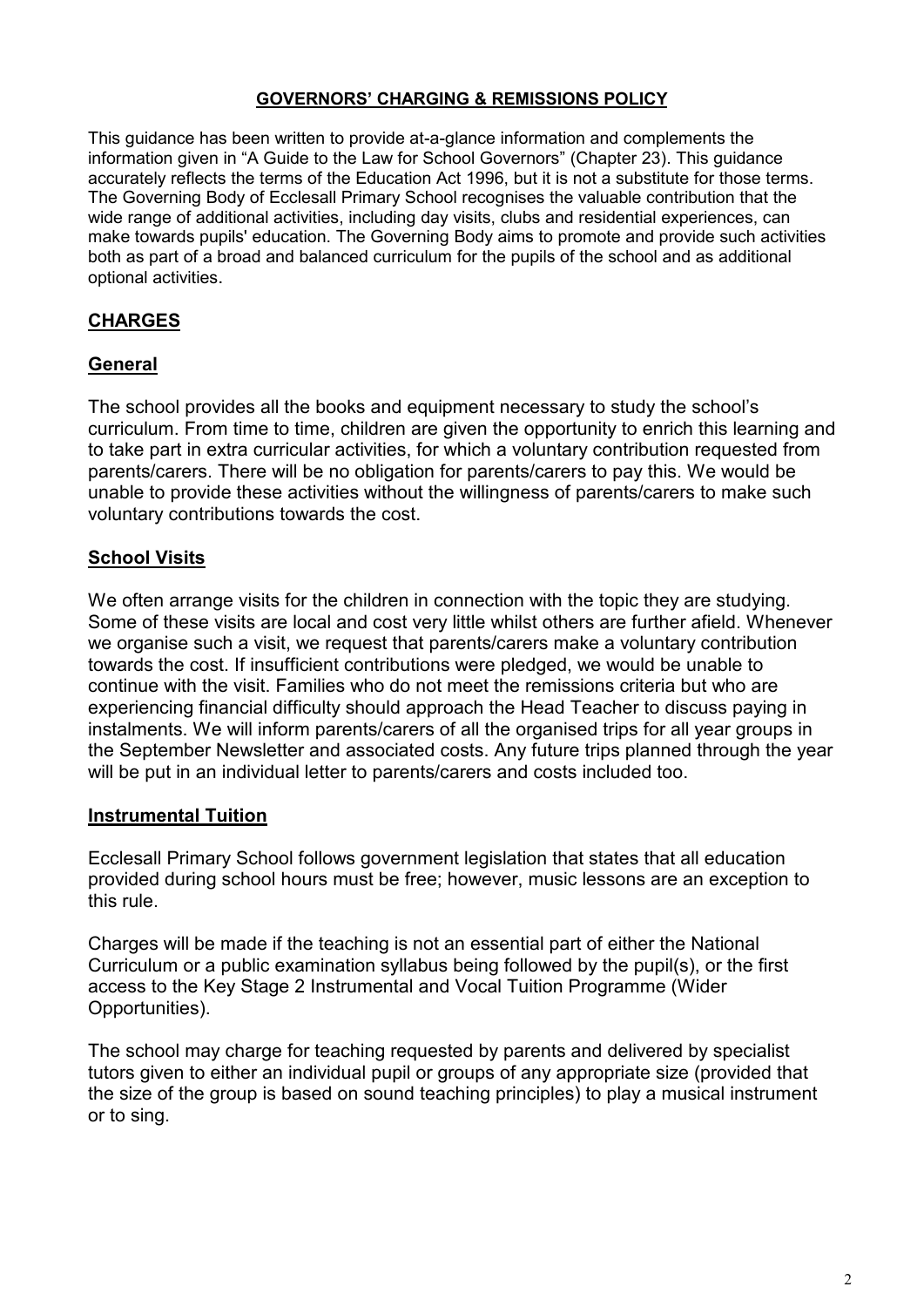The cost of these lessons may depend on the size and duration of the class as well as the type of instrument and other costs including administration charges.

The school will not charge if the music tuition is part of the National Curriculum or public examination syllabus being followed by the student. This includes instruments, music books and exam fees.

## **Special Events in School**

Each year we enrich the school curriculum with special events such as in school theatre performances and visiting poets, authors and artists. We usually ask for a voluntary parental contribution towards the cost of such events.

## **Charging in Kind**

As part of the curriculum, we sometimes ask for payment for a contribution towards the cost of materials, ingredients, equipment (or the provision of them by parents/carers) for example for Design & Technology or Art. The Governing Body reserve the right to charge for ingredients and materials, or require them to be provided, if the parents/carers have indicated in advance that they wish to own the finished product.

## **Lost Items, Damage**

Parents/carers are expected to replace or pay for lost items of school equipment or books. Parents/carers will be charged for wilful damage carried out by their child to the school building, furniture or other property.

#### **Insurance costs**

For each visit a charge will be made to cover the insurance.

#### **Optional Extras**

Charges may be made for some activities that are known as "optional extras". Where an optional extra is being provided, a charge can be made for providing materials, books, instruments, or equipment.

#### **REMISSION**

The Governing Body may wish to remit in full or in part, the cost of activities for particular parents/carers, for example, in the case of family hardship e.g. families in receipt of:

- Income Support
- Income-based Jobseekers Allowance
- Income-related Employment and Support Allowance
- Support under part VI of the Immigration and Asylum Act 1999
- Child Tax Credit, provided they are not entitled to Working Tax Credit and have an annual income(as assessed by Her Majesty's Revenue and Customs) that does not exceed £16,190 (Financial Year 2011/12);
- the guarantee element of State Pension Credit